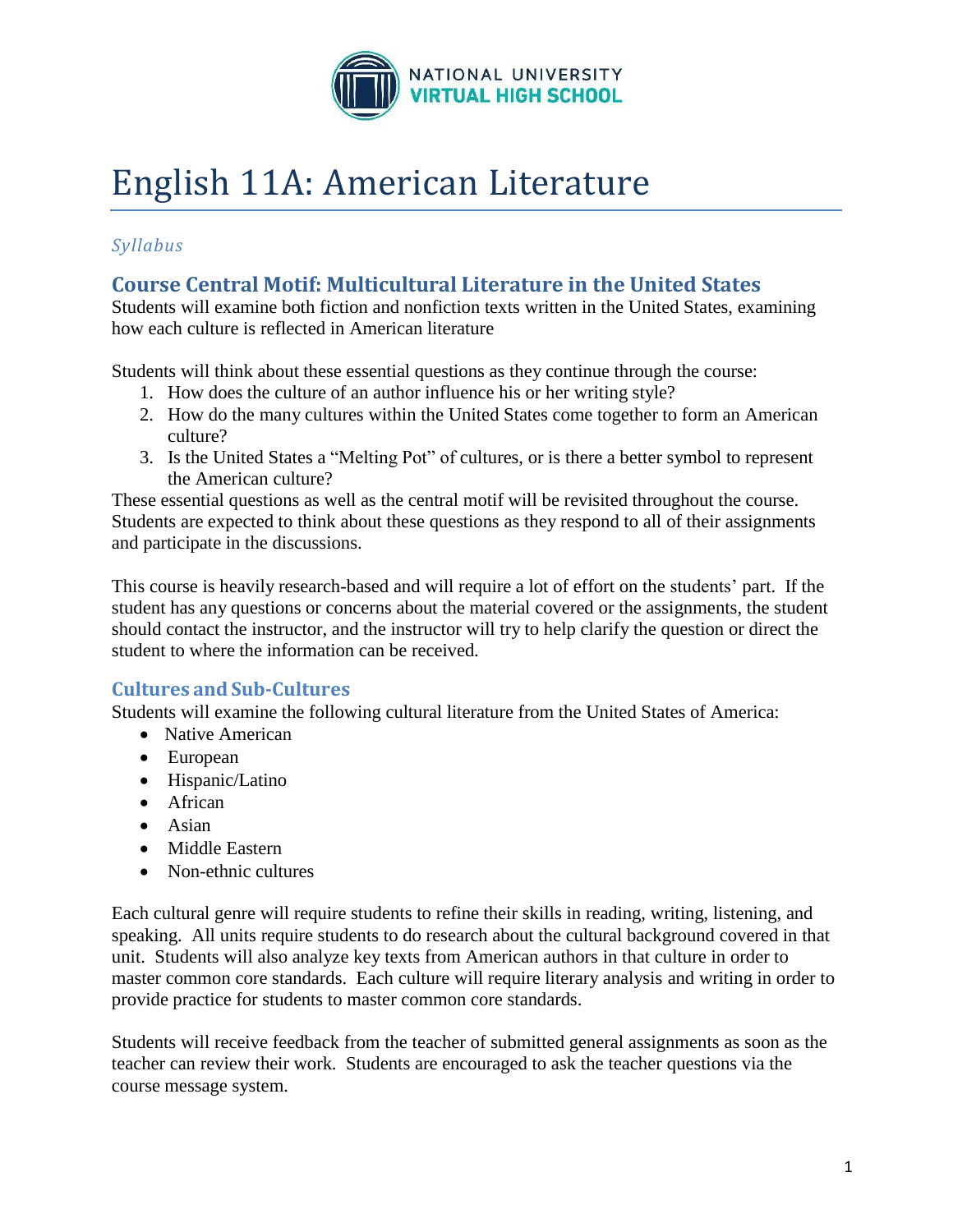

## **Grade EligibilityAgreement**

Before students are able to access the course material, they must complete the Grade Eligibility Agreement. In the GEA, you must agree to the following:

- **Equivalency**: You will complete the equivalent of 90 hours of coursework in the semester, which is the equivalent to a site-based traditional school.
- **Duration**: You will log into your course regularly, and will actively work in your course for a minimum of 4 weeks or 28 days.
- **Pacing**: You will spend a minimum of 11-15 hours per unit and a minimum of 3-4 days per unit actively working within the course. You can submit a maximum of 2 units per week, and you must submit your assignments as you complete them.
- **Assignments**: You will be assessed on all coursework. You will complete 100% of the course assignments for all units. Assignments not submitted by the course deadline will earn "0" points.
- **Plagiarism**: You will not plagiarize by presenting someone else's work as your own. If you use someone else's ideas or words, you must acknowledge and/or use quotations for their words.
- **Academic Plagiarism Check**: Your work will be checked for plagiarism using an online plagiarism technology (where applicable), and if you are caught plagiarizing, you will not be eligible to earn a final grade for this class.
- **Removal**: You will work actively in your course and submit assignments as you complete them so that you can receive teacher feedback. If you do not log in and actively participate in the course on a weekly basis, you may be dropped from the course due to a lack of participation.
- **Gradebook**: You will keep your parents/guardians up to date on your course progress by sharing your gradebook. You will not alter or misrepresent the information presented in your course gradebook in any manner.

In addition, students will need to complete a Grade Eligibility Check after every 2 units. In those GEC, students once again agree to the items in the GEA. Students should not complete the GEC until they have completed all assignments in the units they are working in. Once they have completed the GEC, students need to send a message to their instructor, informing him/her that they have completed it. Once the instructor has reviewed the student's gradebook and participation, the next units will be unlocked.

# **Academic Honesty, MLA, Credibility, and Writing Pre-Test**

All students must show their understanding of academic honesty, MLA, and credible resources before they begin working in this class. Because there is so much research and writing done in this class, it is important for students to thoroughly comprehend these items. To show this, there are 3 assignments students must complete and have cleared before any of their other work will be graded. The points for these assignments will not count towards their over-all grade, but students must earn full credit on the 3 assignments in order to clear them. Students may resubmit these 3 items as many times as they need to clear them. All 3 items are located in the "START HERE" link in the top left side of the course.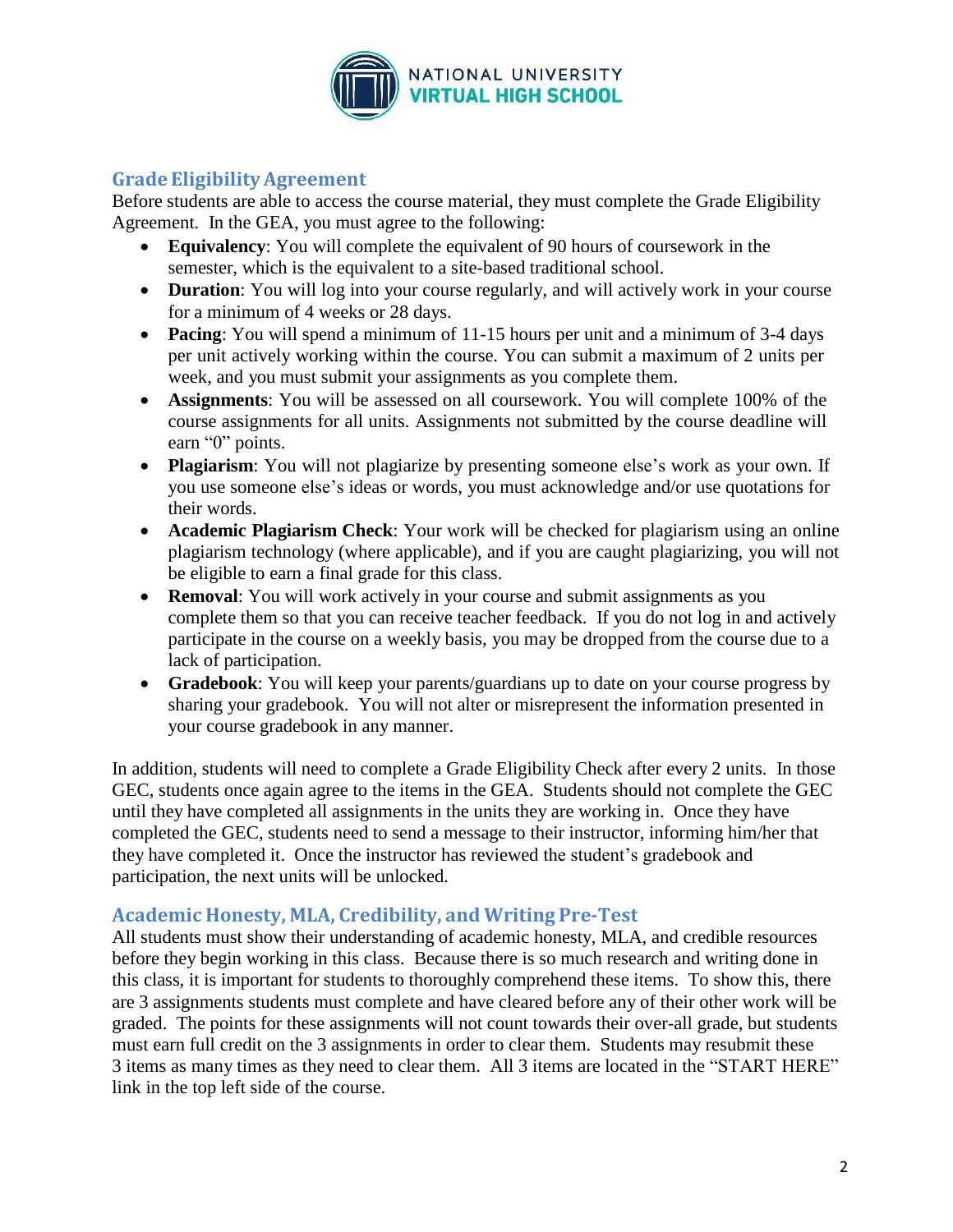

The Academic Honesty & MLA Quiz is a 15 multiple choice question quiz about plagiarism and MLA citations. There are links to PowerPoint presentations and other resources that will teach students about these things if they are not already familiar with them.

The Credibility assignment goes over how to determine if a source is reliable or not. Wikipedia is not an acceptable source for any research assignment. Review the PowerPoint lecture and then complete the assignment as directed.

The Writing Pre-Test is a research essay designed to show the instructor the students' writing style and that they can apply the use of credibility and MLA in an essay. Students may write about any topic they wish, but they must complete research on the topic, and include a minimum of 3 different *types* of credible sources in their essays. Students must include in-text citations that correlate with the sources listed in the Works Cited page.

## **ReadingMaterial**

There is no required textbook for this course. All reading material can be downloaded or read online, and links are provided. Students who wish to read hard-copy versions of the material can go to their local library to borrow it, or purchase it from another source, such as Amazon.

## **ReadingQuizzes**

Every unit has a reading quiz with reading comprehension questions about the required reading selections. Students should read the required selections and take the quiz before continuing on to complete the assignments for the unit. It is advised that students review the unit's lectures and assignments before taking to quiz to become more familiar with the reading material. If the students do not understand the reading material or they have further questions about the reading material, they are encouraged to contact their instructor for help and clarification before they use outside resources.

## **BackgroundResearch**

Students will be required to do research about a particular subject relating to each unit's theme. Research can be done with traditional books as well as online, but all sources must be properly cited according to MLA Standards.

## **UnitAssignments**

Each unit has a group of assignments for students to work on towards their understanding of common core standards in relation to the reading assignments. Questions require students to analyze the literature read in that unit, and should not require any outside research unless otherwise stated. Students must answer the assignment questions in well thought out responses, including supporting details from the literature in that unit. All responses should follow basic grammatical rules. Students should be sure to submit their work using the provided worksheet as an attachment to the appropriate dropbox. Any assignment submitted in the comment box for the assignment will not be accepted. All submitted work should be in a .doc, .pdf, or .ppt format for your instructor to be able to view it in the course.

## **Vocabulary & Grammar**

In this course students will be studying in depth parts of speech. Students will learn the 8 different parts of speech and how they are used in specific ways to enhance an author's writing.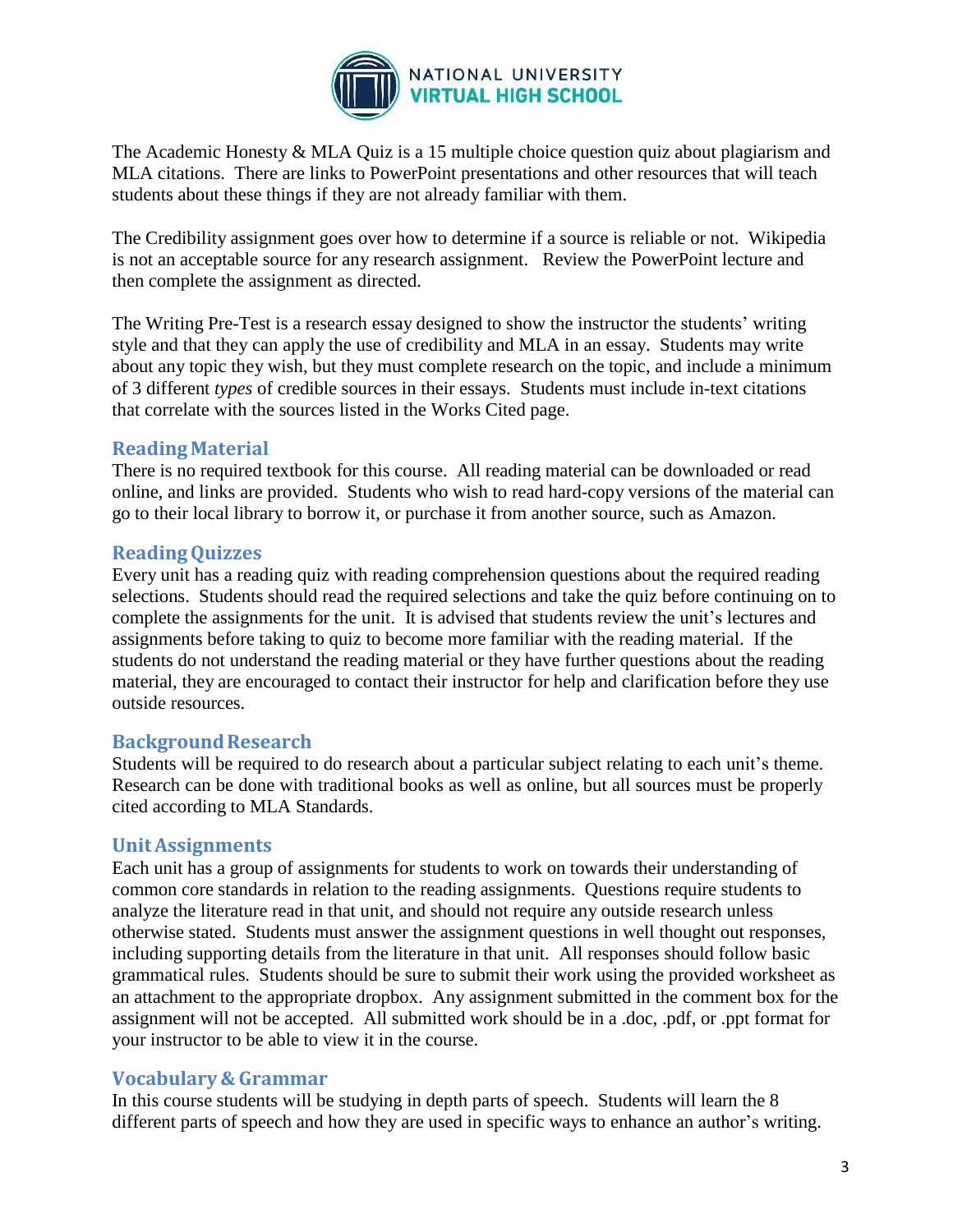

Each unit will provide resources to learn about the part of speech covered in that unit and an assignment applying what they learned to the literature from that unit, and there will be a final using the skills learned in the  $8<sup>th</sup>$  unit.

#### **Writing Workshops and Unit Assessments**

At the end of every unit there is an Unit Assessment that is usually a formal writing assignment that shows the instructor that the student understood the material covered in that unit. Before the Unit Assessment, students must complete the Writing Workshop. The Writing Workshop will prepare the student for the Unit Assessment. Students should pay close attention to the directions in the Writing Workshop and Unit Assessment. If students would like feedback on their work prior to submitting their final draft Unit Assessment, they should leave a comment for the instructor with the Writing Workshop assignment submission or send a message to the instructor with an attachment of a draft of the writing assignment. Because Unit Assessments are considered like a unit test, they cannot be made up unless the instructor specifically allows it; therefore, students should be sure to submit their Unit Assessment free from errors and on topic. The NU [Writing](http://www.nu.edu/OurPrograms/StudentServices/WritingCenter.html) Center is a free writing tutoring service for all NUVHS students, and students are highly encouraged to use the Writing Center for help with their writing.

#### **ThreadedDiscussions**

Every unit has a minimum of 2 discussion topics that students must respond to. Discussions count for students' participation grade, so it is very important for students to actively participate in discussions. In order to earn full participation credit, students must post an original response to each unit's discussion topics. Original responses should be well developed and thought out, citing specific examples from the texts and sources used in the course. Original discussion posts should be at least 200 words long.

In addition to the student's original response, for every discussion topic, students must respond to a minimum of 2 other classmates' posts. Discussions cannot be one-sided. Students must actively engage with their classmates in every discussion. They should be very specific when they respond to their classmates. They cannot just say that they agree or disagree with a classmate; they should state specifically why, citing examples from their text. If a classmate responds to a student's post, that student should be polite and respond back, engaging in the conversation, and developing the content of the threaded discussion topic. Responses to classmates should be at least 100 words long each. If a student's responses to 2 classmates do not total at least 200 words, the student should respond to more classmates' posts to increase the amount of words responded to classmates. If a student is the first or second student to post to a discussion topic, he or she should go back at a later date and respond to classmates once more have participated. As long as a unit is still open, student are encouraged to go back to previous unit discussions and further participate in the threads. If a student is working at a faster pace than all other classmates, and there are discussions where that student is the only poster, and the student has completed the course, the student needs to contact the instructor.

## **Midterm**

At the end of the  $4<sup>th</sup>$  Unit, there is a course Midterm. This midterm is an essay format that will show the instructor how students are learning the material in the class by that point, and their ability to put that information from the different units together to answer a direct question.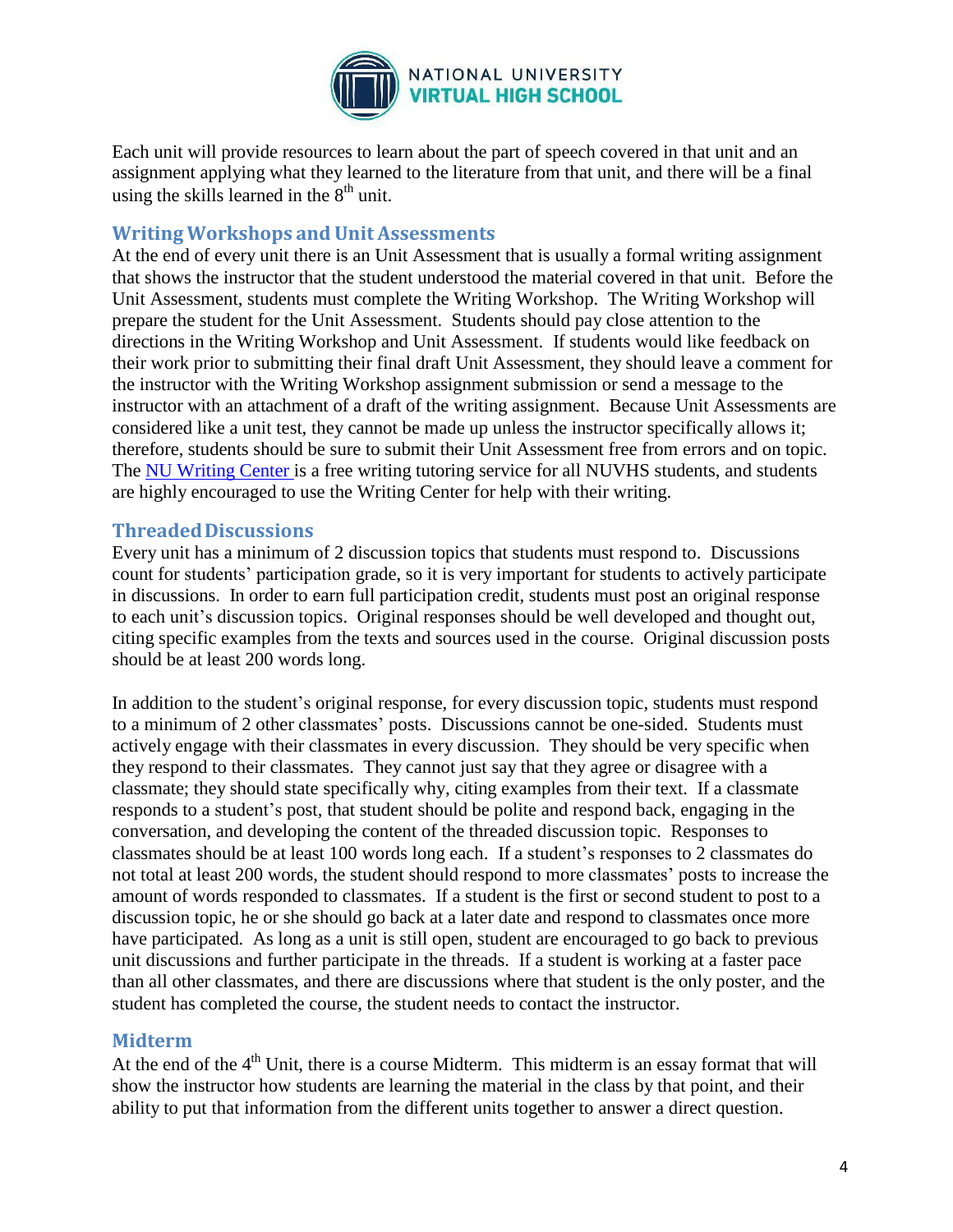

#### **Finals**

In the  $8<sup>th</sup>$  Unit, at the end of the course, there will be 4 final exams and a threaded discussion. Students will be asked to read certain selections pertaining to the over-all theme of the course. There will be no lectures provided to assist students' understanding of the material, but students are welcome to ask the instructor clarifying questions and can also review credible resources for better understanding of the material; however, all work done in the finals must be completely original work with proper citations for any outside sources used in the finals.

Final I is a reading assessment, similar to the Unit Assignments from Units 1-7. This is to test the students' analysis of the final exam reading material. Each response should be well developed and cite specific examples from the reading selection to support the student's response. Unless otherwise stated, no outside sources should be used in the responses.

Final II is a written exam, where students will be asked to write an essay on a specific topic. Students should plan their essay with their preferred pre-writing technique, write a rough draft of their essay, then make any revisions necessary, and submit the final draft version for this exam. Essays must follow traditional conventions in structure and grammar, as well as following MLA format for citations.

Final III is a timed exam to check for reading comprehension and analysis. It consists of multiple choice, short answers (approximately 1 paragraph each), and an essay response (a minimum of 3 paragraphs, with an introduction, body, and conclusion). Students have 2 hours to complete this timed exam.

Final IV is a review of the vocabulary and grammar assignments from the whole course. Students will apply the lessons of the V&G to a single assessment. It would be helpful for students to take notes throughout the V&G assignments, and then they can use those notes on the exam.

#### **CourseProject**

At the **end of the course**, students will be completing a two-part artistic and formal essay project where they will create a piece of art representing the American Culture and writing an essay on one of the course essential questions. Students should read through the project guidelines and work on the project throughout the course, to submit at the end of the course.

| Course outline            |                                                                                                                                                                                                                                                                                                                                |
|---------------------------|--------------------------------------------------------------------------------------------------------------------------------------------------------------------------------------------------------------------------------------------------------------------------------------------------------------------------------|
| Unit                      | <b>Activities</b>                                                                                                                                                                                                                                                                                                              |
| Unit 1<br>Native American | Read Native American Creation Myths ("The World on Turtle's<br>Back," "When Grizzlies Walked Upright") and Biblical Creation<br>Story (Genesis 1-3); "Remarks by Chief Powhatan to John Smith;"<br>and "The General History of Virginia"<br>Review Lectures on Native American Tradition and Culture and<br>Narrative Accounts |
|                           | Take Reading Quiz                                                                                                                                                                                                                                                                                                              |

#### **CourseOutline**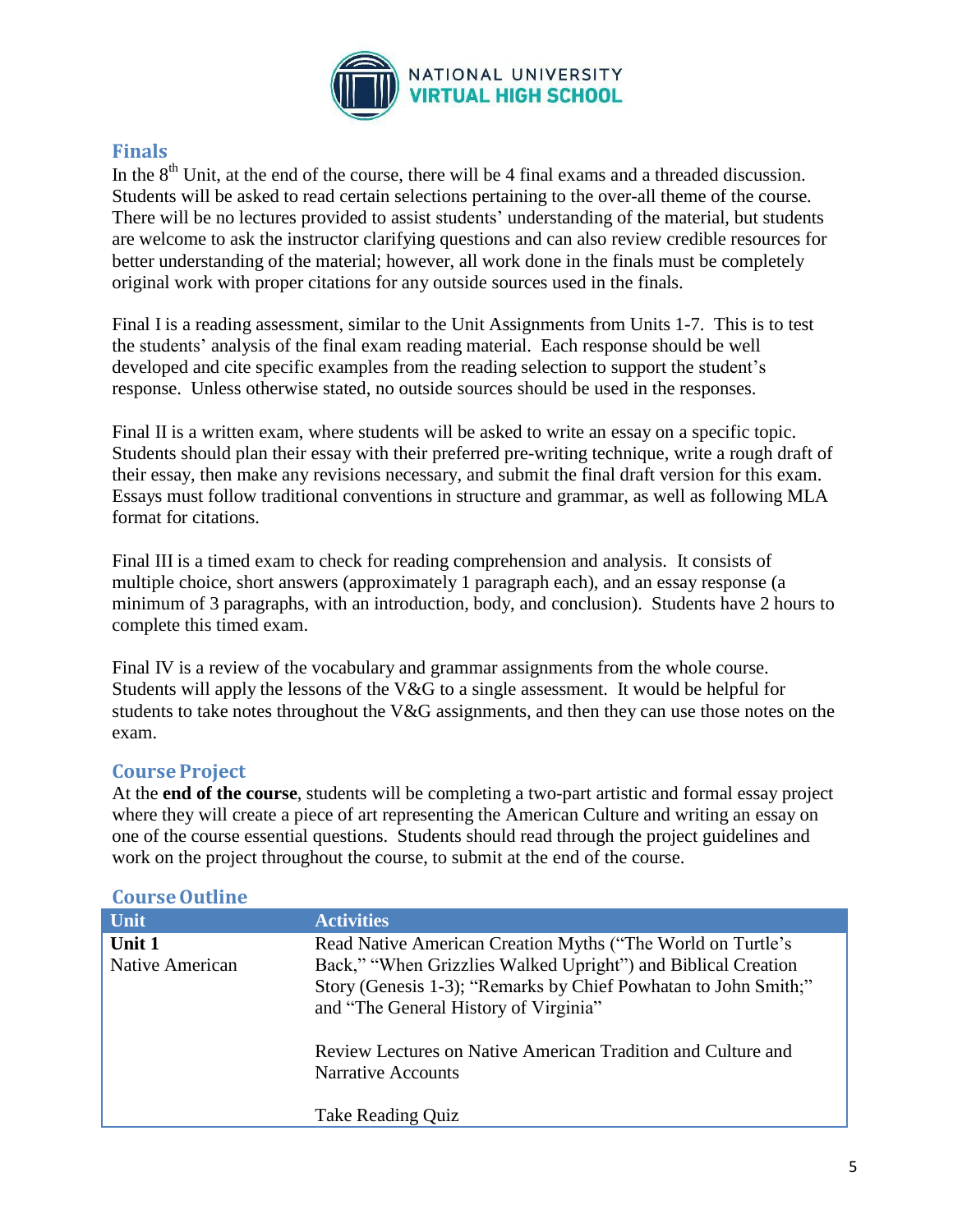

|                           | Do Background Research PowerPoint about the history of Native<br><b>American Culture</b>                              |
|---------------------------|-----------------------------------------------------------------------------------------------------------------------|
|                           | <b>Complete Unit Assignments</b>                                                                                      |
|                           | Complete Vocabulary & Grammar Assignment on Nouns                                                                     |
|                           | Complete Writing Workshop about Compare/Contrast Essays                                                               |
|                           | Complete Unit Assessment Writing a Compare/Contrast Essay on<br><b>Creation Myths or Narrative Accounts</b>           |
|                           | Participate in Threaded Discussions                                                                                   |
| Unit 2<br>European        | Read My Ántonia                                                                                                       |
|                           | Review Lectures on My Ántonia                                                                                         |
|                           | <b>Take Reading Quiz</b>                                                                                              |
|                           | Do Background Research PowerPoint about the History of European<br>Culture in the United States                       |
|                           | <b>Complete Unit Assignments</b>                                                                                      |
|                           | Complete Vocabulary & Grammar assignment on Pronouns                                                                  |
|                           | Complete Writing Workshop about Historical Investigation Reports                                                      |
|                           | Complete Unit Assessment Writing a Historical Investigation Essay<br>on 1 of the Given Topics                         |
|                           | Participate in Threaded Discussions                                                                                   |
| Unit 3<br>Hispanic/Latino | Read The House on Mango Street, "Immigration Documentary,"<br>"Snow," and "Catch the Moon"                            |
|                           | Review Lectures on Point of View, Unreliable Narrator, Imagery,<br>Figurative Language, and The House on Mango Street |
|                           | <b>Take Reading Quiz</b>                                                                                              |
|                           | Do Background Research PowerPoint on the History of Hispanic and<br>Latino Culture in the United States               |
|                           | <b>Complete Unit Assignments</b>                                                                                      |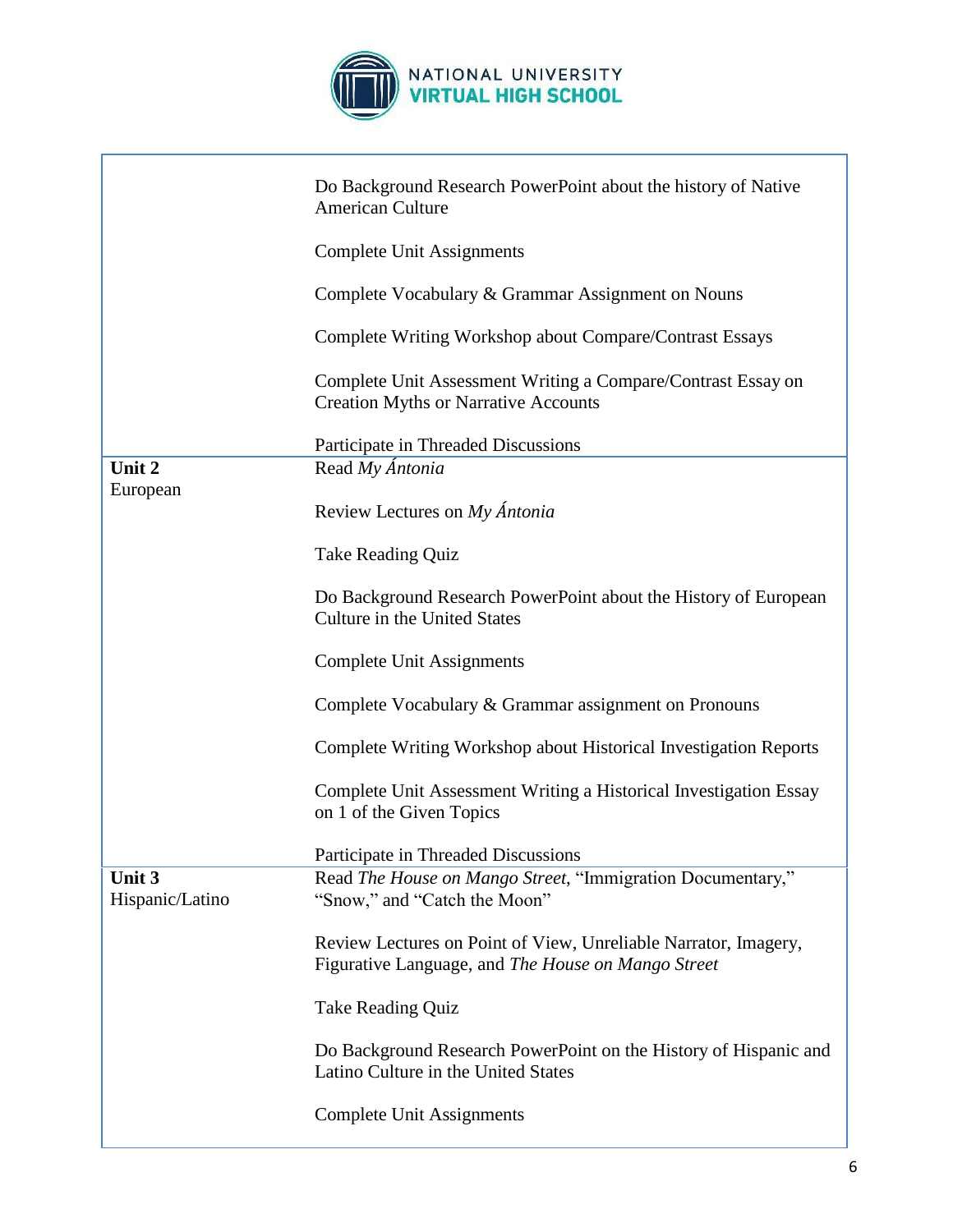

|                 | Complete Vocabulary & Grammar assignment on Adjectives                                                                                |  |
|-----------------|---------------------------------------------------------------------------------------------------------------------------------------|--|
|                 | <b>Complete Writing Workshop about Vignettes</b>                                                                                      |  |
|                 | Complete Unit Assessment Compiling 8 Personal Vignettes                                                                               |  |
|                 | Participate in Threaded Discussions                                                                                                   |  |
| Unit 4          | Read from The Interesting Narrative of the Life of Olauadah                                                                           |  |
| African         | Equiano, from My Bondage and My Freedom, "We Wear the Mask,"<br>"Still, I Rise," from <i>Roots</i> , and from "Dust Tracks on a Road" |  |
|                 | Review Lectures on Slave Narratives and "We Wear the Mask"                                                                            |  |
|                 | Take Reading Quiz                                                                                                                     |  |
|                 | Do Background Research PowerPoint on the History of African<br>Culture in the United States                                           |  |
|                 | Complete Unit Assignments                                                                                                             |  |
|                 | Complete Vocabulary & Grammar assignment on Verbs                                                                                     |  |
|                 | Complete Writing Workshop about Schaffer Basic Essay Method                                                                           |  |
|                 | Complete Unit Assessment Writing a Basic Essay on the Topic of<br><b>African Americans</b>                                            |  |
|                 | Participate in Threaded Discussions                                                                                                   |  |
|                 | <b>Complete Midterm Essay Writing Assignment</b>                                                                                      |  |
| Unit 5<br>Asian | Read "The Girl Who Wouldn't Talk," Japanese Internment Poetry,<br>"Two Kinds" from The Joy Luck Club, and "Mother Tongue"             |  |
|                 | Review Lectures about Japanese Internment, Reflective Essays,<br>Memoirs, and Amy Tan                                                 |  |
|                 | Take Reading Quiz                                                                                                                     |  |
|                 | Do Background Research PowerPoint on the History of Asian<br>Culture in the United States                                             |  |
|                 | Complete Unit Assignments                                                                                                             |  |
|                 | Complete Vocabulary & Grammar Assignment on Adverbs                                                                                   |  |
|                 | <b>Complete Writing Workshop about Reflective Essays</b>                                                                              |  |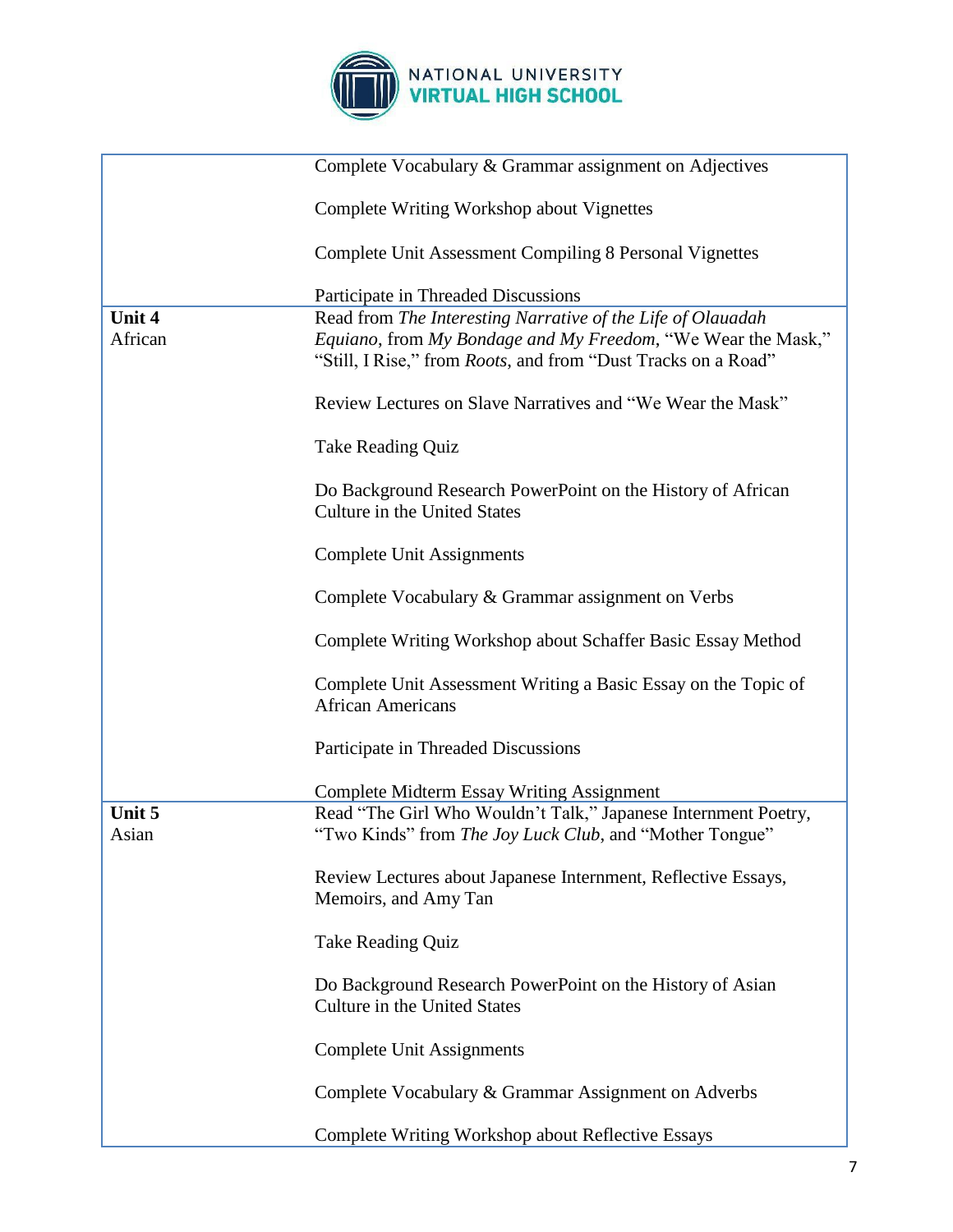

|                                      | Complete Unit Assessment Writing a Personal Reflective Essay                                                                                                                                                             |  |
|--------------------------------------|--------------------------------------------------------------------------------------------------------------------------------------------------------------------------------------------------------------------------|--|
|                                      | Participate in Threaded Discussions                                                                                                                                                                                      |  |
| Unit 6<br>Middle Eastern             | Read Funny in Farsi (Chapter 10 "The F-Word" and Chapter 16 "Me<br>and Bob Hope"), Poetry by Naomi Shihab Nye, "Letter from Naomi<br>Shihab Nye," The Madman ("War" and "The Other Language")                            |  |
|                                      | Review Lectures about Arab-American Poetry, Naomi Shihab Nye,<br>Arab-American Literature                                                                                                                                |  |
|                                      | Take Reading Quiz                                                                                                                                                                                                        |  |
|                                      | Do Background Research PowerPoint about the History of Arab<br><b>Culture in the United States</b>                                                                                                                       |  |
|                                      | Complete Unit Assignments                                                                                                                                                                                                |  |
|                                      | Complete Vocabulary & Grammar assignment on Prepositions                                                                                                                                                                 |  |
|                                      | Complete Writing Workshop about Pre-Writing Techniques                                                                                                                                                                   |  |
|                                      | Complete Unit Assessment Writing an Essay about Arab-American<br>Literature                                                                                                                                              |  |
|                                      | Participate in Threaded Discussions                                                                                                                                                                                      |  |
| Unit 7<br><b>Non-Ethnic Cultures</b> | Read The Story of My Life (Part I), "Why I Must Come Out," "Now I<br>Become Myself," "Walking Our Boundaries," "My Grandmother's<br>Love Letters," "Young Goodman Brown," and "A Wagner Matinee"                         |  |
|                                      | Review Lectures about Religion and American Culture, Hawthorne,<br>Symbolism and Allegory, The Gay and Lesbian Presence in<br>American Literature, Disabled Literature, "Young Goodman Brown,"<br>and "A Wagner Matinee" |  |
|                                      | Take Reading Quiz                                                                                                                                                                                                        |  |
|                                      | Do Background Research PowerPoint about the Historical<br>Background of a Smaller Sub-Culture in the United States                                                                                                       |  |
|                                      | <b>Complete Unit Assignments</b>                                                                                                                                                                                         |  |
|                                      | Complete Vocabulary & Grammar assignment on Conjunctions and<br>Interjections                                                                                                                                            |  |
|                                      | Complete Writing Workshop about Expanding on the Basic Essay                                                                                                                                                             |  |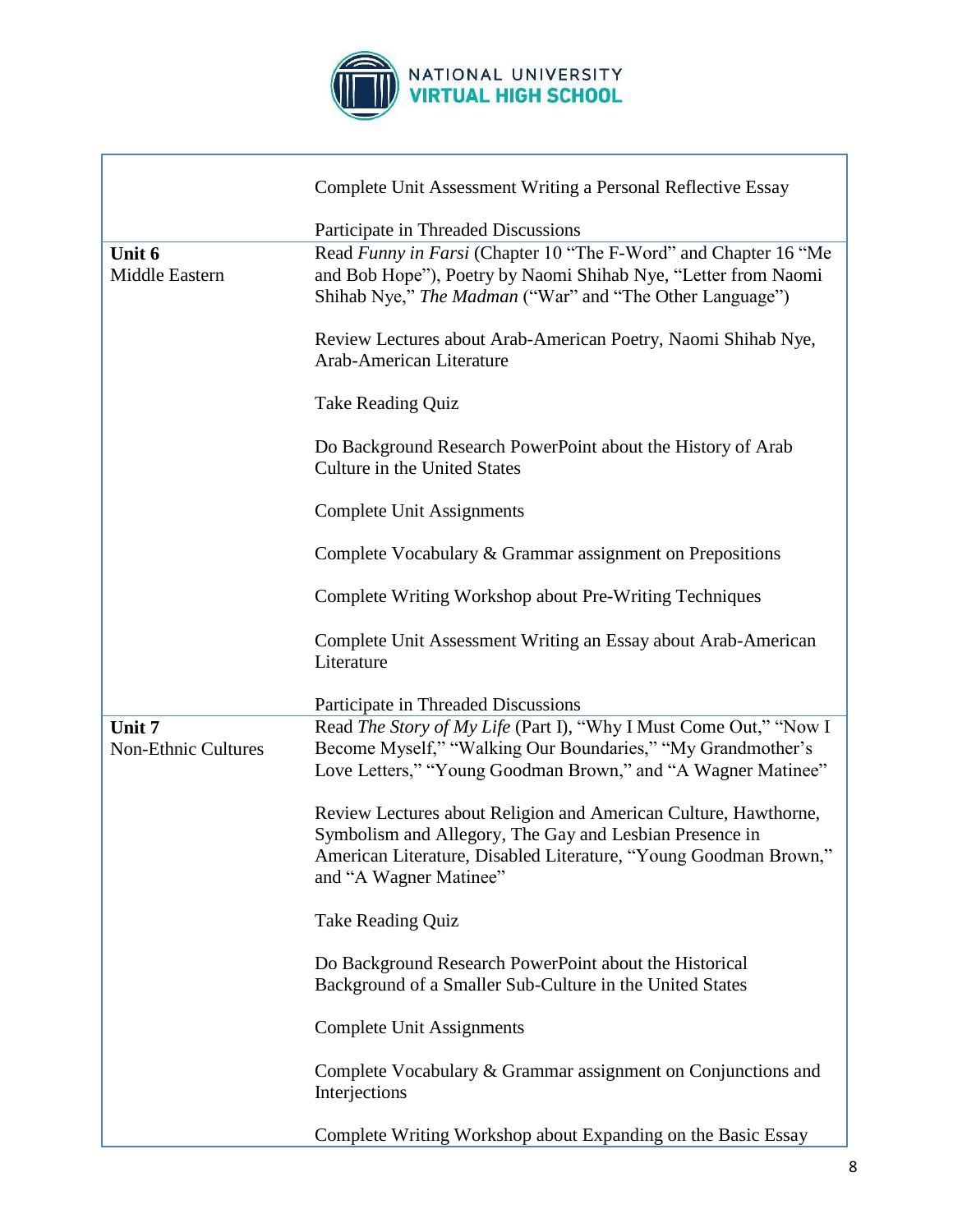

|                  | <b>Writing Structure</b>                                                                                                                                                                          |
|------------------|---------------------------------------------------------------------------------------------------------------------------------------------------------------------------------------------------|
|                  | Complete Unit Assessment Writing an Essay about Prejudice and<br>Discrimination                                                                                                                   |
|                  | Participate in Threaded Discussions                                                                                                                                                               |
| Unit 8<br>Finals | Read from Letters of an American Farmer, "Leaves of Grass,"<br>"Multicultural Literature in the United States," Every Culture: United<br>States of America, "Everyday Use," and "For My Children" |
|                  | Take Final I: Reading                                                                                                                                                                             |
|                  | Take Final II: Writing                                                                                                                                                                            |
|                  | Take Final III: Timed Assessment                                                                                                                                                                  |
|                  | Take Final IV: Vocabulary & Grammar                                                                                                                                                               |
|                  | Participate in Threaded Discussions                                                                                                                                                               |
| Project          | Complete Two Part Project<br>A. Artistic Rendition of America's Culture<br>B. Essay Exploring the Metaphor of the "American Melting Pot"                                                          |

#### **PointValues**

Each submitted activity has a specific point value. It is important to complete *all* assignments to the best of your ability. There is no way for your instructor to tell you how many assignments you need to complete to pass the course. It depends on how well you complete your assignments. Here is the break-down of the activities and their point values:

| <b>Activity</b>                    | <b>Point Value</b>   |
|------------------------------------|----------------------|
| <b>Background Research</b>         | 10 points each       |
| Finals                             | 50 points each       |
| Midterm                            | 50 points            |
| Project                            | 100 points           |
| <b>Reading Quizzes</b>             | Unit $1 = 10$ points |
|                                    | Unit $2 = 25$ points |
|                                    | Unit $3 = 10$ points |
|                                    | Unit $4 = 8$ points  |
|                                    | Unit $5 = 8$ points  |
|                                    | Unit $6 = 9$ points  |
|                                    | Unit $7 = 12$ points |
| <b>Threaded Discussions</b>        | 10 points each       |
| Unit Assessments                   | 25 points each       |
| <b>Unit Assignments</b>            | 10 points each       |
| Vocabulary & Grammar               | 10 points each       |
| <b>Writing Workshops</b>           | 10 points each       |
| <b>Total Points Possible: 1048</b> |                      |